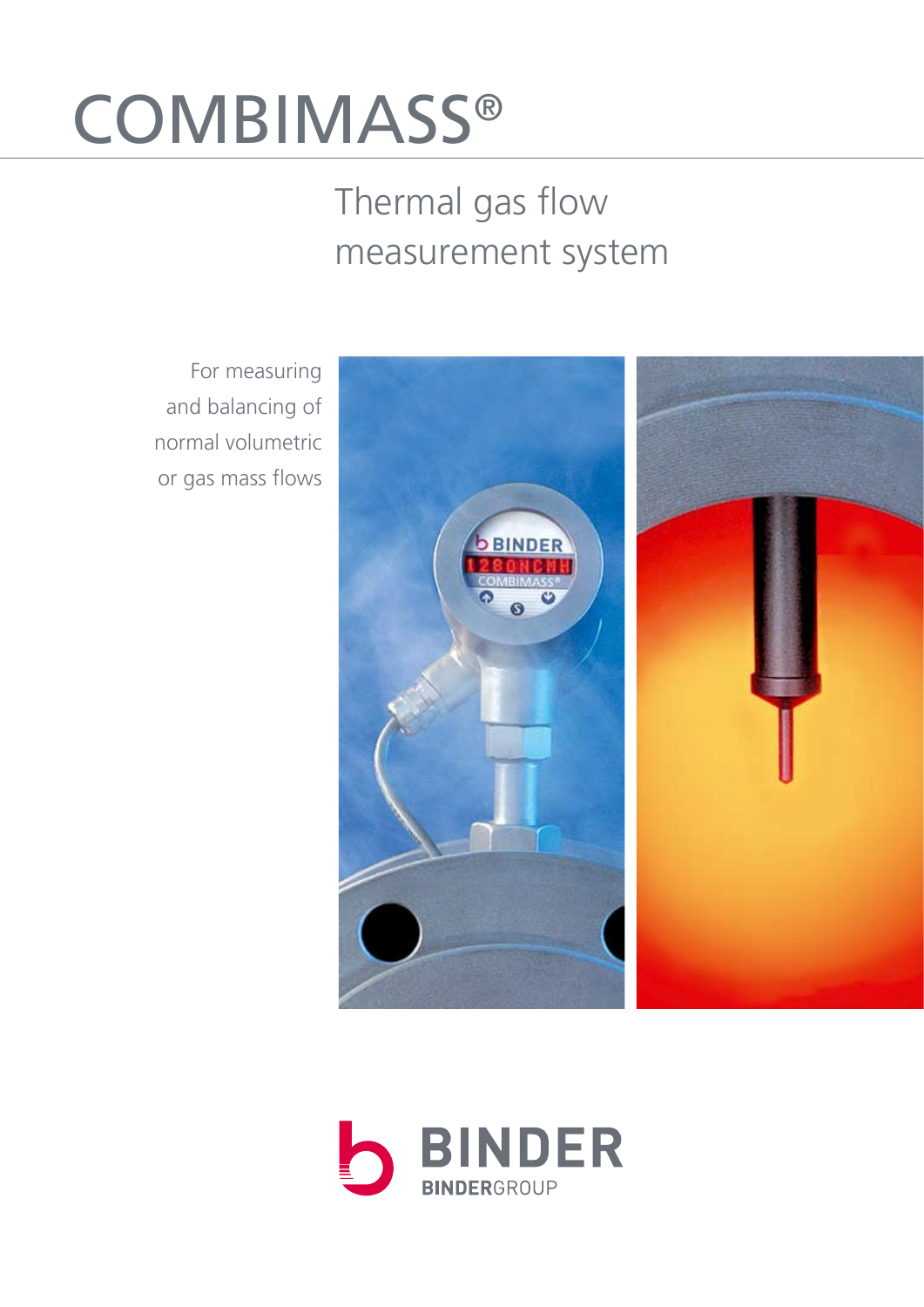







### COMBIMASS®

The **COMBIMASS®** series enables direct measurement of the normal volumetric flow or gas mass flow, unaffected by pressure and temperature fluctuations.

Various basic modules can be combined with different sensors in any manner. The modular concept is characterized by

- its advanced electronics
- multiple combinations as well as
- $\blacksquare$  the expandability of the system.

- **are designed for minimal** pressure loss
- are robust, corrosionresistant and require minimal maintenance
- have no mechanical moving parts and
- **a** are available in various models and probe geometries.

COMBIMASS® sensors for

thermal gas flow measurement

With **COMBIMASS®** you can assemble your gas flow meter individually according to your specific application.



The use of state-of-the-art sensor technology ensures precise measuring results which are stable over time, even under extreme conditions and at high temperatures.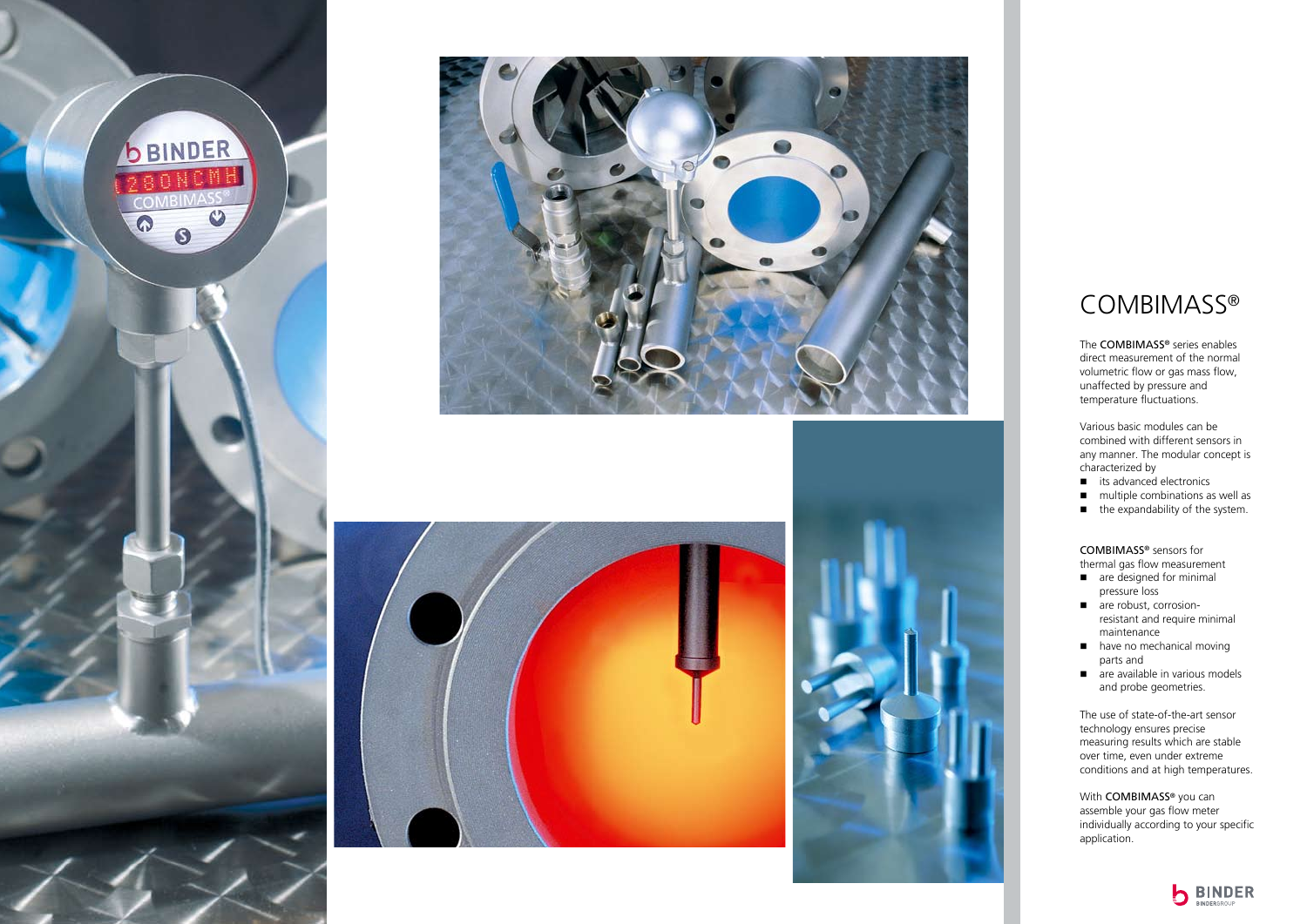## The COMBIMASS ® sensors are unmatched in precision and stability

The choice of an appropriate sensor is crucial for precise gas flow measurement in various applications and process conditions. Therefore COMBIMASS ® sensors differ in design and probe geometry.

### **Various sensor models – Best choice for each application**

Heavy-duty, fully welded sensors made of stainless steel or other special materials are available for a variety of applications. Depending on the nominal pipe size and the type of application, these probes are available in different diameters and lengths as well as with various process connections. All sensor heads are made from one-piece solid bar-stock construction.

All probes of the **COMBIMASS<sup>®</sup>** series use technologically advanced sensor elements of the latest generation. The platinum thin-layer resistors are randomly distributed on a ceramic board. The structures of the sensor elements are created using modern manufacturing laser technology.

- high-precision resistors
- minimal drift of the raw signal
- excellent long-term stability

all this even under harsh operating conditions and at ■ high-precision<br>■ minimal drift o<br>■ excellent long-<br>all this even under<br>high temperatures.



### **The sensor elements – High-tech in detail**

### **COMBIMASS ® sensors are characterized by**

## The principle of thermal measurement

Gas molecules flowing past a heated sensor element absorb heat energy causing it to cool down. This effect is used by **COMBIMASS<sup>®</sup>** for thermal flow measurement of gases. The degree of cooling depends directly on the number of gas molecules passing the sensor and therefore is a direct measurement of the gas mass. With other techniques of gas flow measurement the operating volumetric flow is usually measured instead of the mass flow. In such case the reading of the flow meter varies greatly according to pressure and temperature fluctuations.

COMBIMASS ® measures in dry gases directly the standard volumetric flow or the mass flow of the gas respectively according to DIN 1343. This key value for the flow rate is independent of the operating state of the gas and may be compared directly. A heated sensor element and a reference element are used to determine the quantity of heat absorbed by the flowing gas. This value is directly proportional to the gas mass flow. Signal processing occurs either at constant heating power by evaluating the temperature differences between both sensor elements or at a constant temperature differential by readjusting and evaluating the required heating current.

Thus a basic distinction is made between the following two principles:

### The constant power principle

has proven to be ideal for process applications and is characterized by an extremely stable flow signal. This measuring mode is the best choice for monitoring of low flow rates, for measuring dirty and moist gases and for regulating tasks.



### The constant temperature principle

is mainly used for special measuring tasks. It is well known for its quick response characteristics. With clean gases the constant temperature principle is ideal for measuring high flow rates or monitoring dynamic processes.

COMBIMASS ® uses both techniques and allows to select the measuring mode depending on the specific requirements of the application or measuring task.

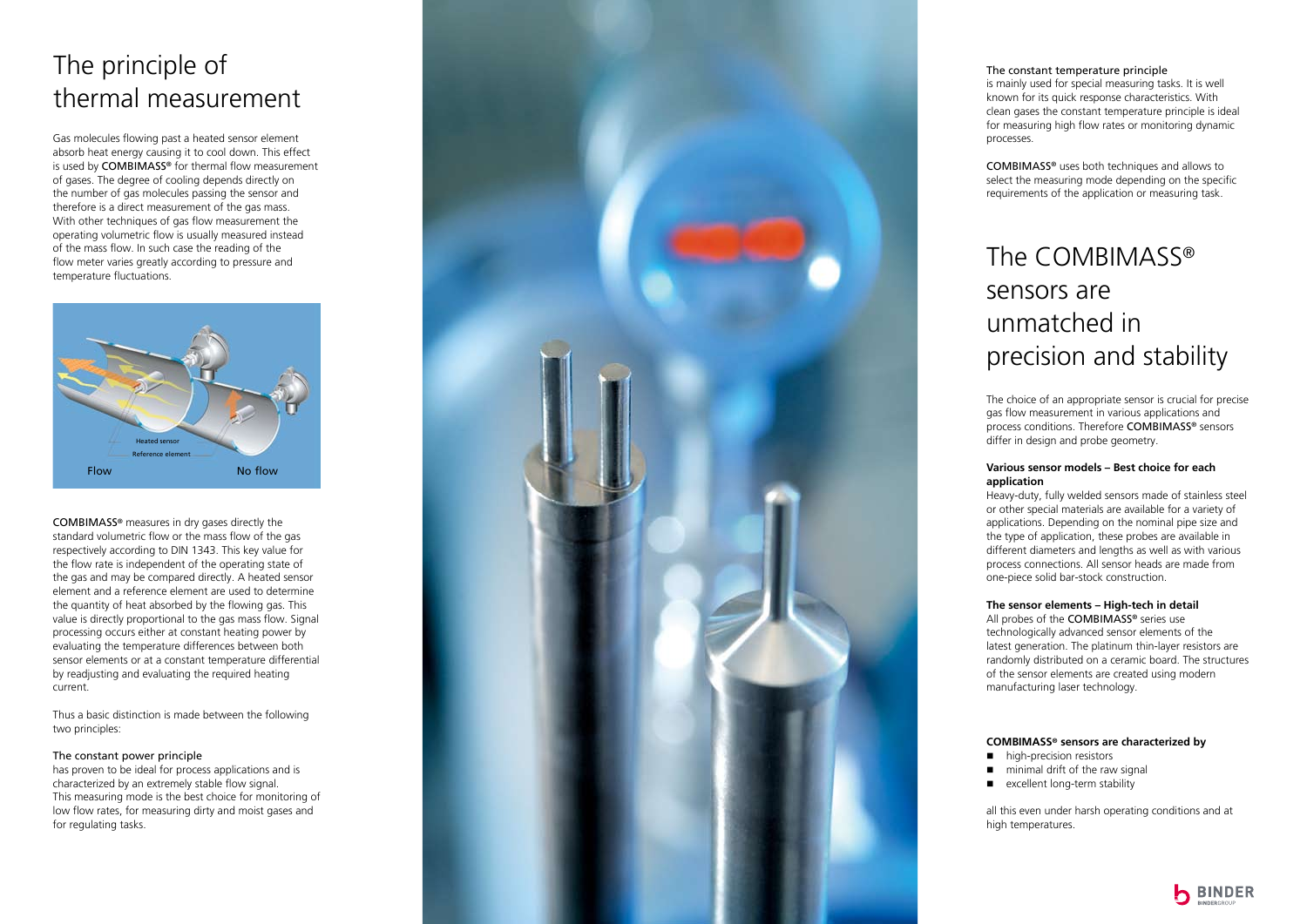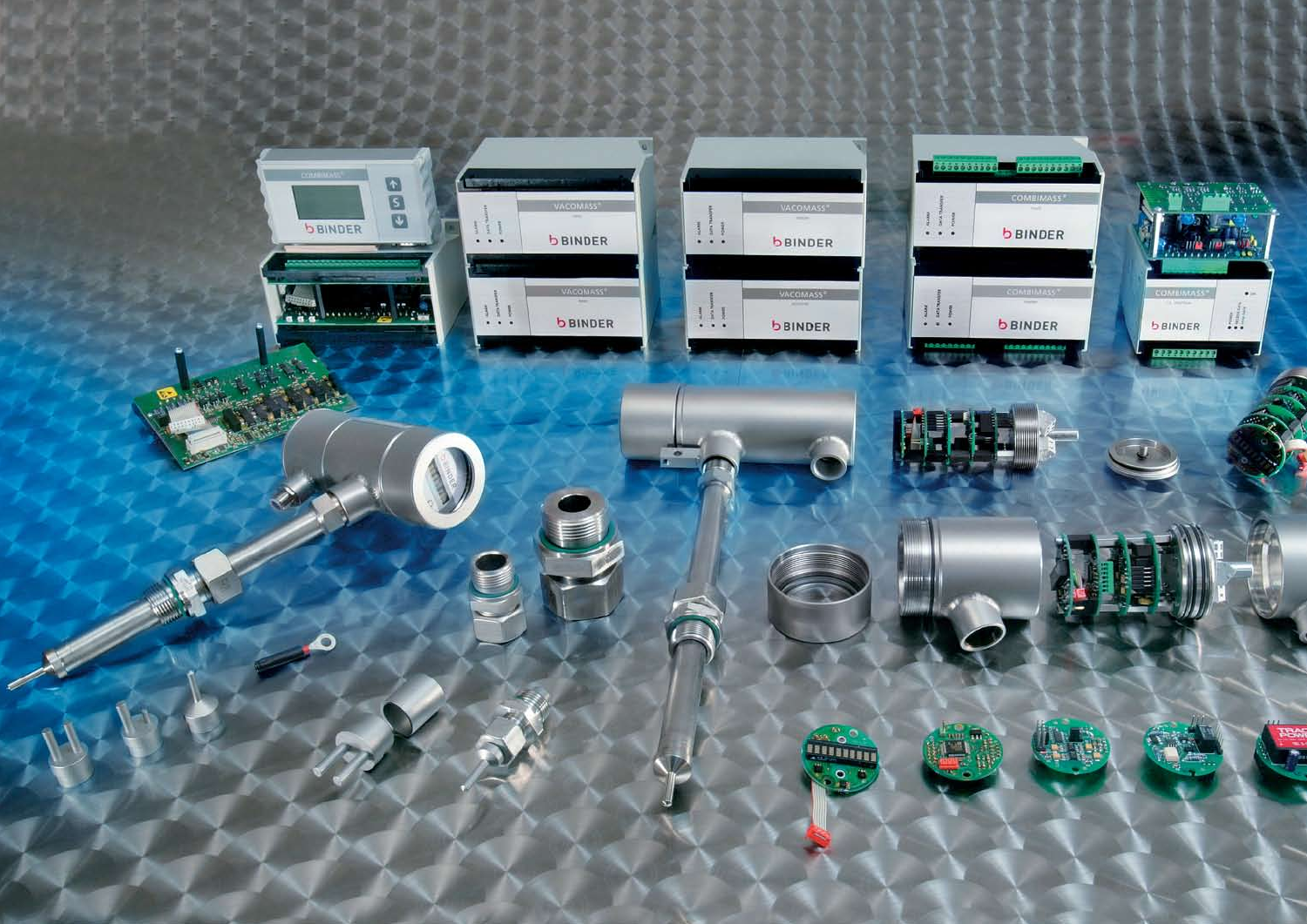The COMBIMASS® series of gas flow meters is unique due to its advanced modular design. Various basic modules are available which may be combined as desired with different sensors. In this way the modular concept of the COMBIMASS® series enables ideal configuration for any possible measuring task.

![](_page_4_Picture_0.jpeg)

Each flow meter can be customised to fit the application and your specific requirements. Once installed, a COMBIMASS® system can also be further expanded. Thus changes in requirements do not require expensive replacement by a new, higher performance device.

Besides various basic modules you have the choice between COMBIMASS® sensors available in different materials, dimensions and with various process connections. In addition these sensors are distinguished by their probe geometries.

The 1-pin sensor type uses a unique sensor element developed especially for such probe geometries. The heated measuring resistor and the reference resistor are mounted on a single ceramic board. Due to the rotationally symmetrical design this thermal probe will always have identical flow to both thin layer resistors, thus avoiding erroneous measurements by turning the flow sensor during installation or maintenance work. This contributes to higher reliability in measuring gas flows.

During installation of the 2-pin sensor type, the flow direction of the gas has always to be considered in order to guarantee precise flow rate measurement. This is balanced by some operational advantages in case of fast changing temperature of the medium to be measured. The 2-pin geometry also has proven to be reliable since

![](_page_4_Picture_10.jpeg)

many years.

## COMBIMASS® The modular concept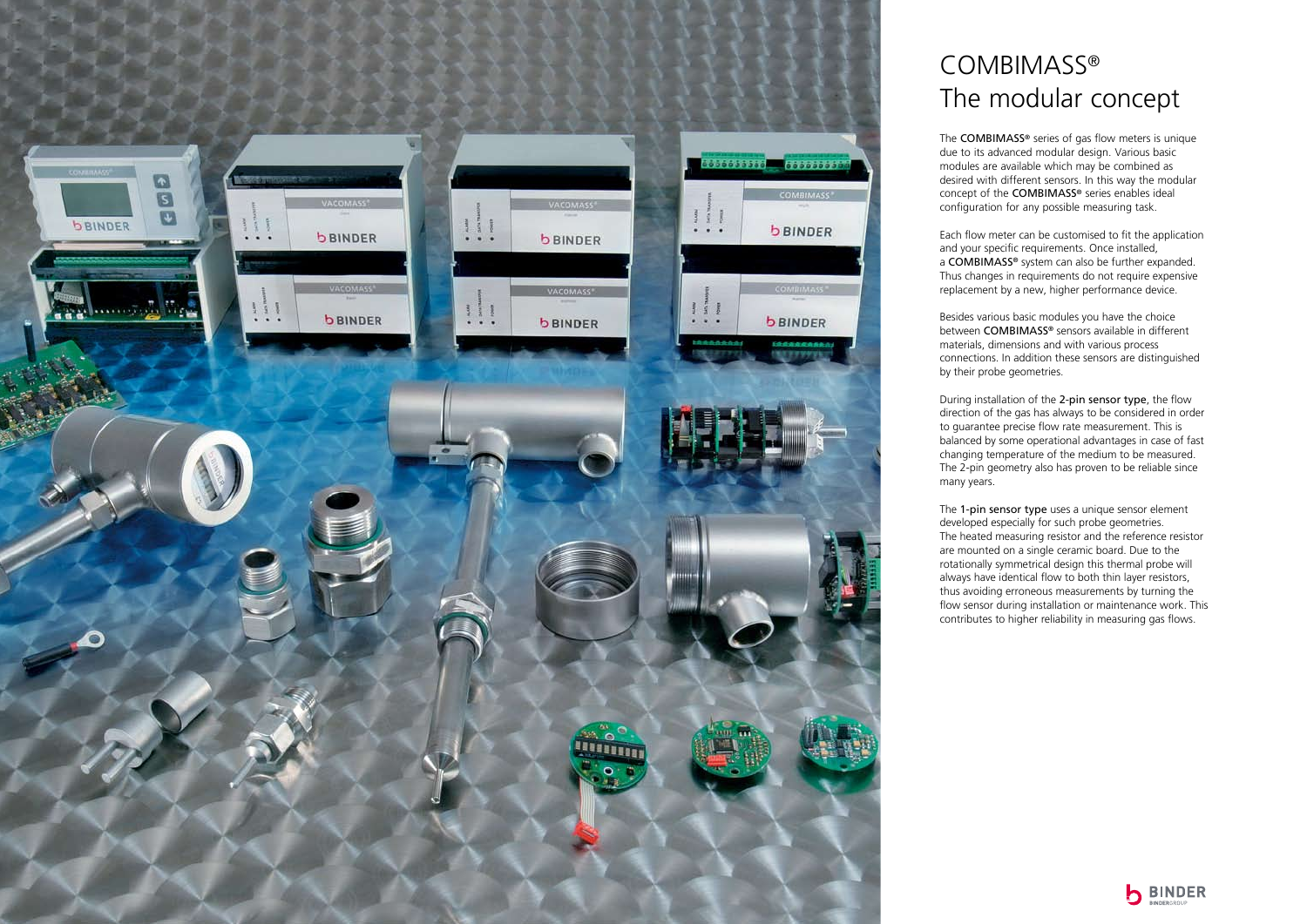![](_page_5_Picture_0.jpeg)

![](_page_5_Picture_1.jpeg)

## COMBIMASS® COMBIMASS The basic modules

COMBIMASS® enables the combination with various COMBIMASS basic modules and for this reason an ideal configuration for any possible measuring task. Each flow meter can be customised according to the application and the requirements.

**The basic modules**

High performance flow meter for extreme applications even in hazardous areas and at process temperatures

Field transmitter: **COMBIMASS**® **basic** Basic flow meter for flow rate measurement of compressed air and technical gases at process temperatures up to 130 °C **COMBIMASS**® **eco** Flow meter for various standard applications even in potentially explosive areas and at process temperatures up to 220 °C

**COMBIMASS**® **compact** up to 580 °C

Customised system for original equipment manufacturers such as manufacturers of biogas plants or gas

**COMBIMASS**® **oem-bio L** compressors as well as operators

![](_page_5_Picture_21.jpeg)

**COMBIMASS**® **monitor**  Flow switch for gases and liquids, a switch for level, foam and separation layer detection as well as for monitoring and run-dry protection of pumps.

DIN rail module: **COMBIMASS**® **master** Microprocessor based electronic module with additional signal inputs and outputs as well as extended monitoring, correction and evaluation capabilities for highly demanding application, also with data-logger **COMBIMASS**® **multi** Electronic module for multipoint measurement or redundant monitoring of gas flows with plausibility checking and various evaluation options (single point analysis, averaging, etc.) **COMBIMASS**® **I.S. interface** I/O module specially developed by BINDER for COMBIMASS® in EEx[ia] Zone 0-applications **Customised COMBIMASS**® products built out of the modular components complete the program.

### **COMBIMASS**® **eco-bio+ SS/AL respectively**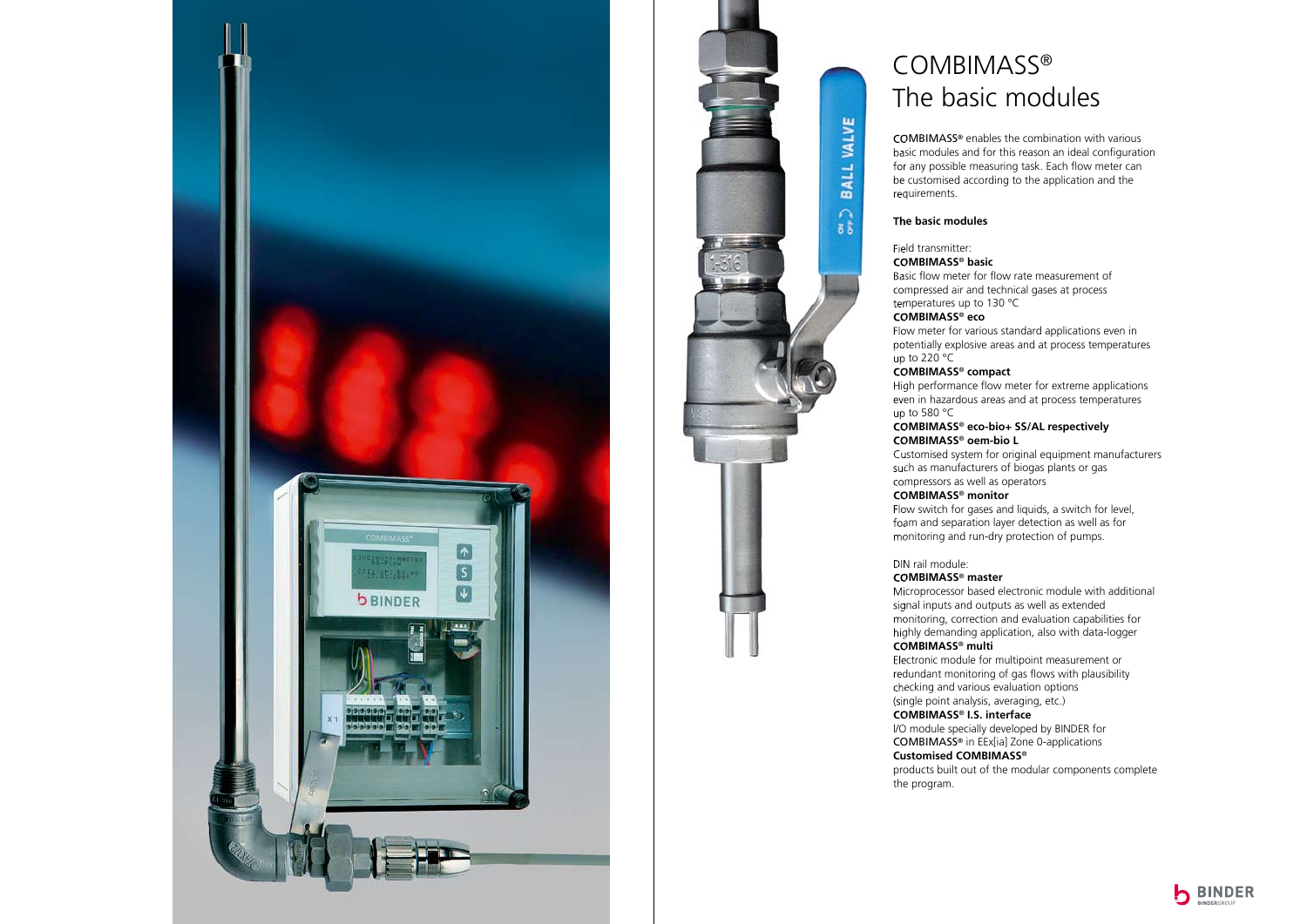## COMBIMASS ® in action

Modern technology and the consideration of high safety standards allow these thermal gas flow meters to be deployed not only for simple applications but also in areas with explosion hazards, at high pressures and for process temperatures up to 580 °C. Manual or hydraulically operated hot tapping units for operating pressures up to 100 bar and process temperatures up to 450 °C are used to insert or retract the sensors during operation. This enables the sensors to be checked, cleaned and maintained at any time without difficulty.

The solid machined sensor points of the COMBIMASS® series are welded to the sensor rod with a single weld only. This allows all sensors to be manufactured with

COMBIMASS ® flow meters are available in explosion proof version according to ATEX regulations. The instruments can be configured as intrinsically safe versions EEx [ia] or shipped with a pressure-proof dual compartment enclosure rated EEx [ed] for hazardous location use. The EEx [ia] configuration meets the requirements of category 1 as well as temperature class T4. COMBIMASS ® flow meters therefore meet the highest safety standards and can also be used for applications in explosive areas classified up to zone 0. Versions for zone 1 and 2 are also available. Thus these devices cover a broad spectrum of process applications in the chemical and petrochemical industries up to biogas plants.

tested welds.

COMBIMASS ® flow meters therefore meet the requirements of the PED and the AD 2000 for pressurized components and can be used without observing any particular safety guidelines even at high operating pressures. Subsequent inspection of the plant after installation of the flow meter by a qualified technician is not necessary.

### Explosion protection without compromises

## COMBIMASS ® handles the pressure

### The electronics

Due to the visionary sensor query and digital signal processing the COMBIMASS® electronics are distinguished by their superior stability and reliability.

The use of state-of-the-art components allows the electronics to be miniaturised in size, such that the data storage for calibration and sensor data as well as the entire signal analysis functionality can be incorporated into the sensor head. Thus it is possible to read out and check the sensor data. If the sensor is connected to the electronic interface the sensor electronics transfers the application data to the external module.

The COMBIMASS ® electronics allows to select different measuring modes. Operation of the flow meters can be according to the constant power principle or the constant temperature principle, thus offering the greatest flexibility for every application and measuring task. The measuring mode will be selected before system calibration but can be changed at any time as needed.

![](_page_6_Picture_4.jpeg)

![](_page_6_Picture_5.jpeg)

![](_page_6_Picture_6.jpeg)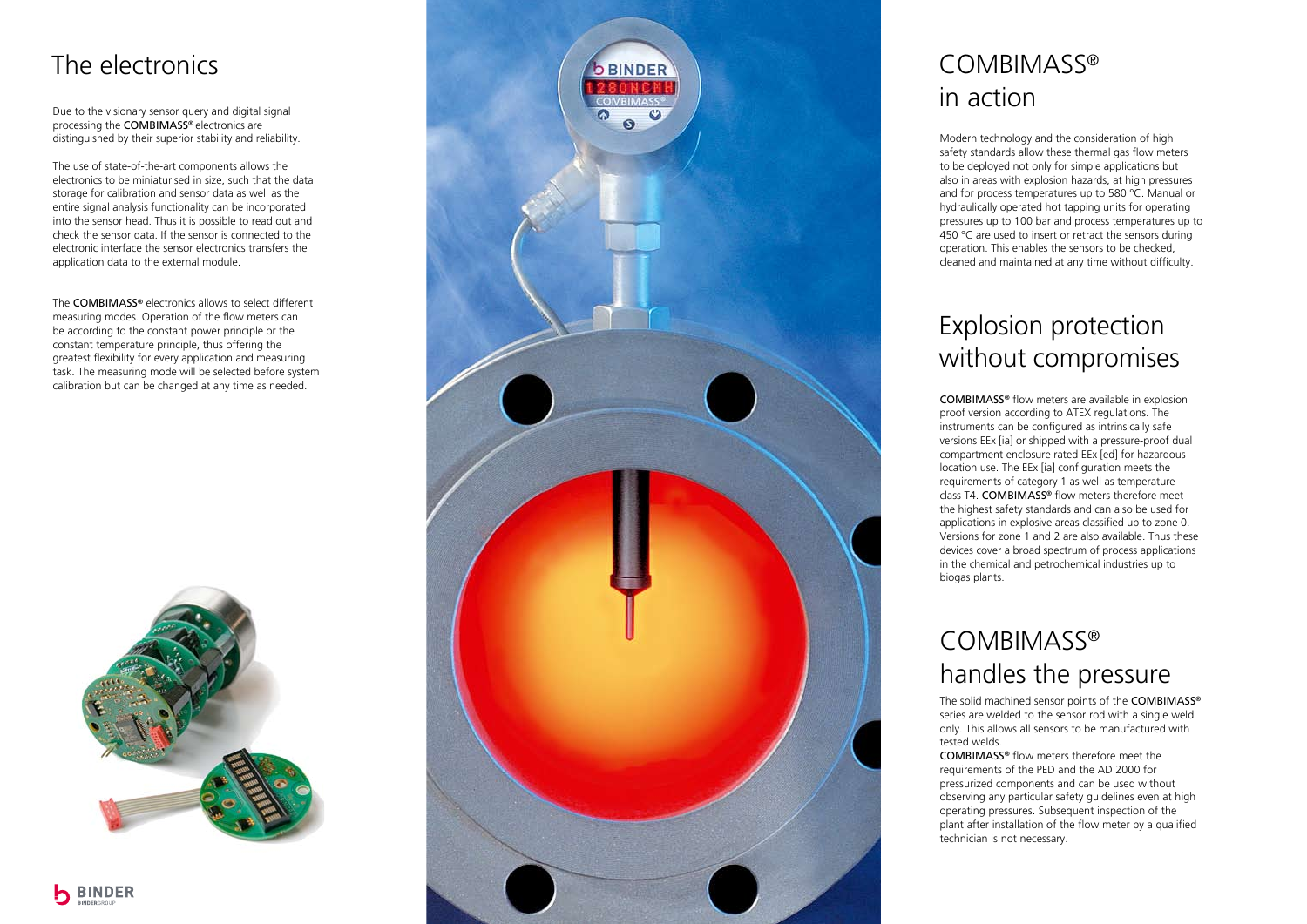### COMBIMASS ® flow meters are versatile and can be used anywhere

### **The devices measure the flow rate**

- of compressed air, supply and process gases
- of pure gases and gas mixtures
- of clean and sterile gases
- of dirty, moist or corrosive gases
- $\blacksquare$  of flammable and toxic gases

in all kind of industries for the most diverse applications.

### **The high-performance gas flow meters measure**

- $\blacksquare$  directly the normal volumetric or the gas mass flow in dry gases
- unaffected by pressure and temperature fluctuations
- with a turndown ratio up to 1000 : 1
- an accuracy up to 1%
- at process temperatures up to 580 °C
- operating pressures over 100 bar

and guarantee always precise and reliable results even for difficult measuring tasks.

### **COMBIMASS** ® **– always the best choice for your specific application**

The **COMBIMASS<sup>®</sup>** series of flow meters was developed for a great variety of different applications in all kind of industries. For sterile applications, such as in pharmaceutical or food industry, COMBIMASS ® sensors are available with highly-polished surface, approved materials and special process connections. Models made of Titanium, Tantalum, Inconel, Hastelloy, Ceramic or Carbide are used to measure corrosive, aggressive or abrasive gases or gas mixtures. ■ of compressed air, s<br>
■ of clean and sterile in of dirty, moist or co<br>
■ of dirty, moist or co<br>
■ of dirty, moist or co<br>
a of flammable and to<br>
in all kind of industries f<br>
applications.<br>
The high-performance<br>
directly

As you can see, **COMBIMASS®** covers a broad range of diverse applications and can be configured for any possible measuring task.

![](_page_7_Picture_19.jpeg)

![](_page_7_Picture_20.jpeg)

With **COMBIMASS<sup>®</sup>** flow conditioners the measuring section is only up to 3-7 fold of the pipe diameter. They are robust, insensitive to dirt and guarantee the highest measurement accuracy.

### COMBIMASS ® flow conditioner

COMBIMASS ® flow conditioners are used in the case of a complex pipe geometry with bends, reducers, fittings or pulsation of the gas flow. They balance out almost without any pressure loss the flow profile and ensure that there are reproducible conditions at the measuring point.

### The principle:

At the inlet, swirl-reducing guide plates cause countervortices which neutralize the swirl flow. Profile guide plates create cross flows, which are mixed with the fast and slow speed regions. Finally, a homogeneous outlet flow is generated.

![](_page_7_Picture_26.jpeg)

![](_page_7_Picture_27.jpeg)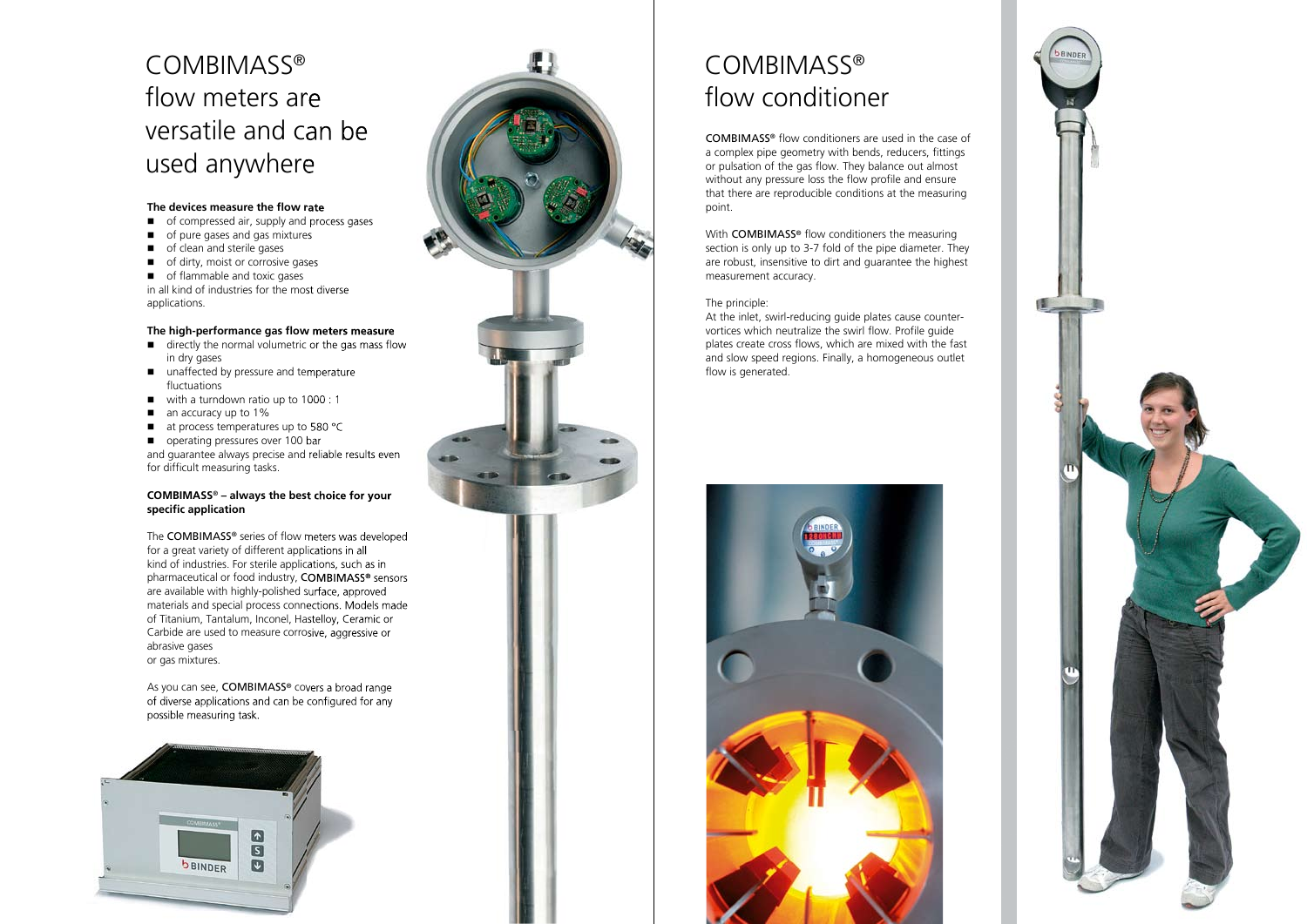## Multipoint measurement

Flow profile distortions, such as those which occur with large nominal diameters, rectangular ducts and short inlet and outlet pipe sections, lead to errors in the flow rate measurement of gases. COMBIMASS® multipoint systems measure the flow velocity of gases at various points of the cross-section and averages the individual readings. Thus errors caused by flow profile distortions are suppressed and the measurement system provides correct values of the flow rate even at unfavourable installation position of the thermal flow sensors.

- $\blacksquare$  H<sub>2</sub>-inline-compensation, mixed gas lab calibration possible at CAMASS® Calibration Center and on site
- inline validation system, flow conditioning, multi-point measuring systems
- hot tapping unit, direct mass measurement, irrespective of pressure and temperature
- easy installation, measuring range 1000 : 1 at minimal pressure loss
- corrosion-resistant sensors, insensitive to dirt.

## Additional applications

## Applications biogas flowmeter and biogas analyser

### Flaremass

Variable operating conditions and mixed gases are a challenge for the COMBIMASS® flare gas measurement system

COMBIMASS® measuring systems can also be used as monitor and flow switch for gases and liquids, as switch for level, foam and separation layer detection, for run-dry protection of pumps as well as for monitoring of lubricating circuit.

![](_page_8_Picture_14.jpeg)

![](_page_8_Picture_15.jpeg)

The modern **CAMASS®** Calibration Center offers technology and service for gas flow applications even for corrosive and explosive gases and this with

- nominal diameters up to DN 500 as standard  $\blacksquare$
- operating pressures from 0.1 to 100 bar (abs) Ξ
- operating temperatures up to 500 °C Ξ
- standard flow velocities from 0.01 to 600 m/sec Ξ
- volume flows up to 90 000  $\mathrm{m}^3$ /h at standard conditions.

Variable methane concentrations in wet and corrosive gases combined with dirty particles are a challenge for each gas mass flow measurement system. A gas mass flow meter with integrated humidity correction allows to measure the biogas flow at standard conditions according DIN 1343. Using a further combination with a gas analyser, the gas mass flow can be corrected by the measured methane concentration in the gas. The biogas analyser **COMBIMASS® GA-m** is a very compact and rigid hand held instrument which can also be used in a stationary version COMBIMASS® GA-s. The biogas analyser has an outstanding performance and is very flexible and easy to handle. The improvement of measurement accuracy and reliability causes a significant increase to the efficiency in the energy generation out of biomass.

![](_page_8_Picture_2.jpeg)

With such high-precision measuring technology, correct calibration of the gas flow meters is the key to precise flow rate measurement.

In our CAMASS® Calibration Center, exactly the same process conditions that will be encountered later in your plant will be simulated for gas flow calibration. Each flow meter is calibrated individually in our flow stands.

Besides various international standards for flow rate measurement, the laser doppler anemometry is used as a reference as well. This optical measuring technology requires no calibration and determines gas flow rates unaffected by pressure and temperature fluctuations with an overall accuracy of +/- 0.2%.

![](_page_8_Picture_27.jpeg)

## CAMASS® calibration technology